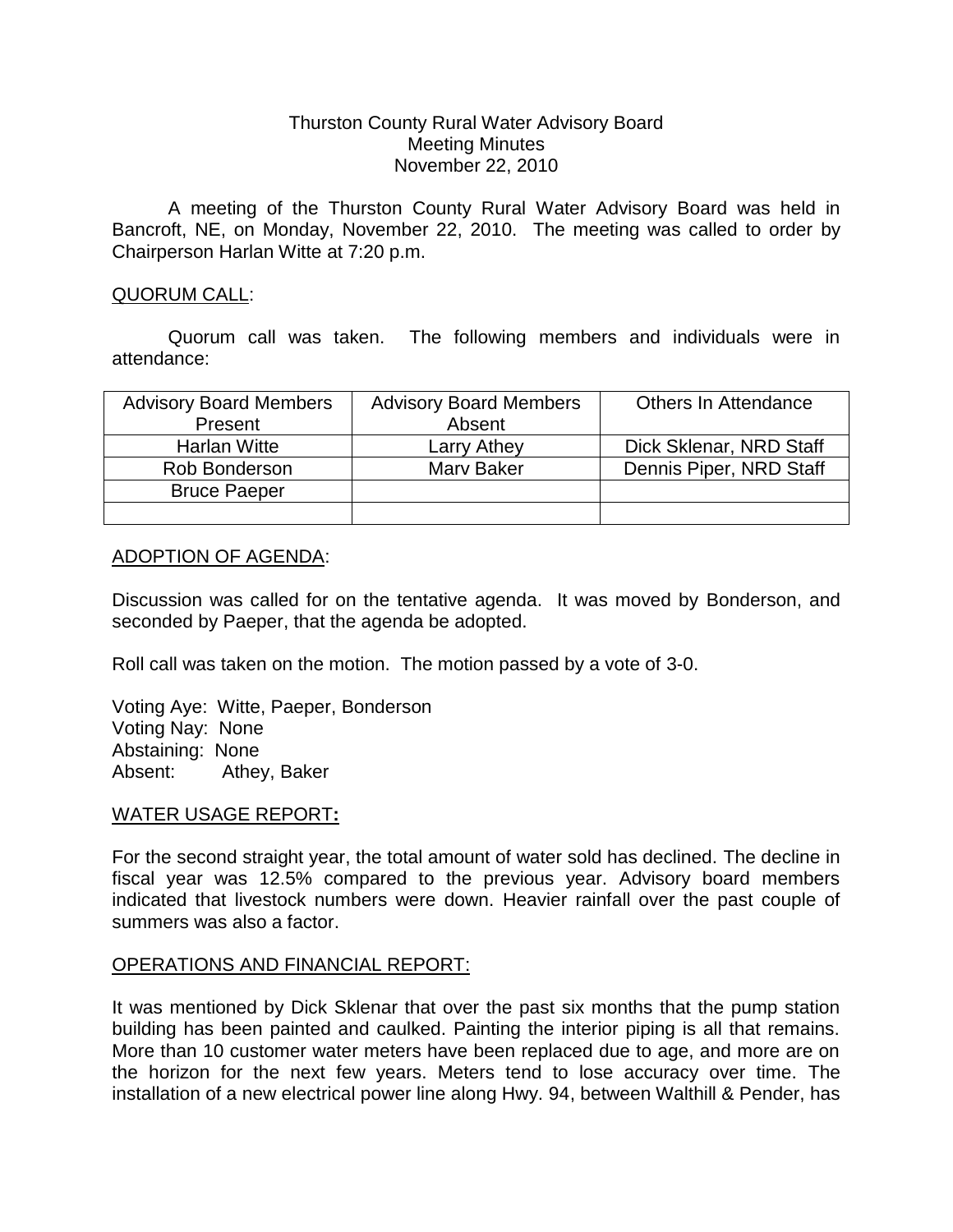resulted in 4 water main breaks. The water lines that were initially installed in 1983 did not have a locate wire buried with it, and thus determining the exact location of the pipeline is difficult. Dennis Piper stated that considerable time has been spent coordinating with the electrical contracting firm. There was further discussion.

Because the amount of water sold has been decreasing, the revenue generated has followed suit. Figures over the past few years were provided to advisory board members. Net income over the past 2 years has been in the negative.

It was moved by Witte, and seconded by Paeper, that the water use and financial reports be accepted.

Roll call was taken on the motion. The motion passed by a vote of 3-0.

Voting Aye: Witte, Paeper, Bonderson Voting Nay: None Abstaining: None Absent: Athey, Baker

#### RECOMMENDATION ON HOOKUP FEE ADJUSTMENT:

It was indicated that the current hookup fee for a single-family residence was \$1,175. This has not changed for several years, although the cost for materials and labor for installing the meter pit has increased. It was recommended that the hookup fee be increased \$200. Paeper and Bonderson agreed that it was time to adjust the hookup fee. There was further discussion.

It was moved by Paeper, and seconded by Witte, that the Advisory Board recommends to the District that the hookup fee for all meter sizes be increased by \$200 effective January 1, 2011.

Roll call was taken on the motion. The motion passed by a vote of 3-0.

Voting Aye: Witte, Paeper, Bonderson Voting Nay: None Abstaining: None Absent: Athey, Baker

#### RECOMMENDATION ON WATER RATE SCHEDULE ADJUSTMENT:

With net income below expectations for the past few years, Dick Sklenar recommended a water rate adjustment. The last adjustment occurred nearly 5 years ago. Paeper wanted to ensure that any rate adjustment would be adequate to address the financial needs of the system. Sklenar mentioned that any adjustment would not take effect until May 1, 2011. There was further discussion by board members.